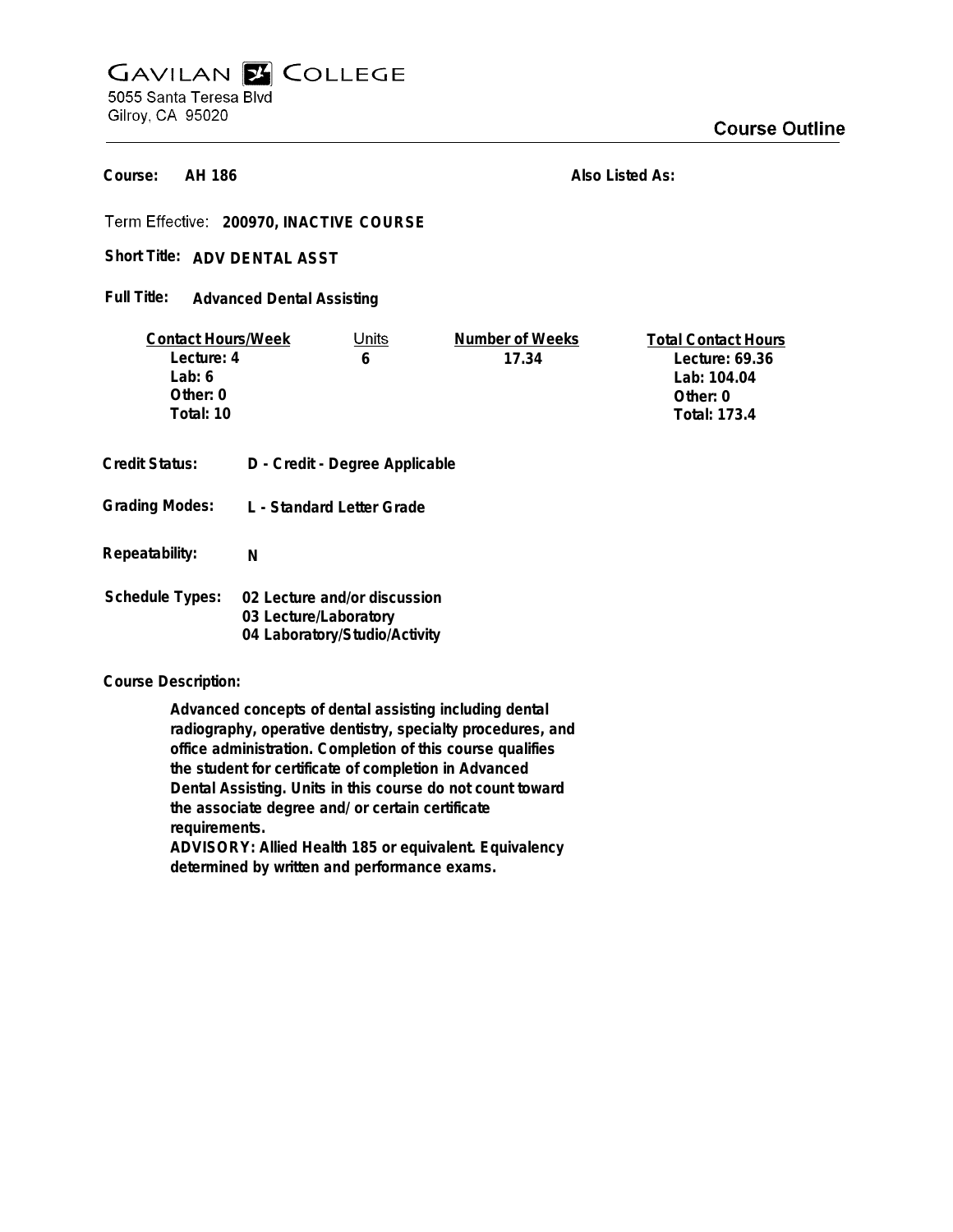**ARTICULATION and CERTIFICATE INFORMATION Associate Degree: CSU GE: IGETC: CSU TRANSFER: Transferable CSU, effective 198930 UC TRANSFER: Not Transferable**

#### **PREREQUISITES:**

**COREQUISITES:**

**STUDENT LEARNING OUTCOMES: Preparation for Advanced Dental Assisting. Demonstrated clinical competency. COURSE OBJECTIVES: WEEK 1**

**1) Describe the physical properties of ionizing radiation and the units to measure it. Also, determine the annual maximum permissible dosage (MPD) for the operator and for the patient who will be exposed to x-radiation. 2) List, in desending order, the types of human tissues most sensitive to x-radiation. Also, describe and demonstrate protection of the patient, operator, and staff according to acceptable standards for radiation hygiene. 3) Describe the structure and function of the components of the x-ray tube and the dental x-ray machine and the functions of milliamperage, kilovoltage, and exposure time as they relate to the production of diagnostic quality radiographs. 4) Describe how film type and speed rating relate to exposure time and to the production of diagnostically acceptable adiographs. 5) Identify anatomic landmarks of the human skull and dentition that apply to satisfactory production of quality radiographs. 6) Identify the various sizes of dental radiographic film and state the uses of each. Also, describe and demonstrate the application of periapical, bite-wing, occlusal, extraoral and panoramic type radiographs. 7) List and describe criteria for evaluation of diagnostic radiographs of the complete dentition: adullt, primary, mixed, and edentulous. 8) Demonstrate the placement, exposure, & processing of film in the application of paralleling and the bisecting angle technique. 9) Demonstrate the modification necessary for producing radiographs of edentulous, partially edentulous, & mixed dentition. Also, describe the cause and the correction of errors & artifacts on radiographs. 10) Demonstrate processing and mounting of exposed dental x-ray film using manual and automatic procedures. WEEK 2**

**1) List, and describe, the three essential elements of a complete diagnosis and treatment plan. 2) Describe a clinical examination of the hard and soft tissues of the oral cavity, face and neck. 3) Identify Black's classification of cavities and the "simple, compound or complex" classification of cavities. 4) Chart a dental examination using the symbols commonly employed to record dental conditions and treatments. 5) Describe the essentials of a case presentation including the role of the administrative assistant in making financial arrangements. 6) Demonstrate obtaining mixillary**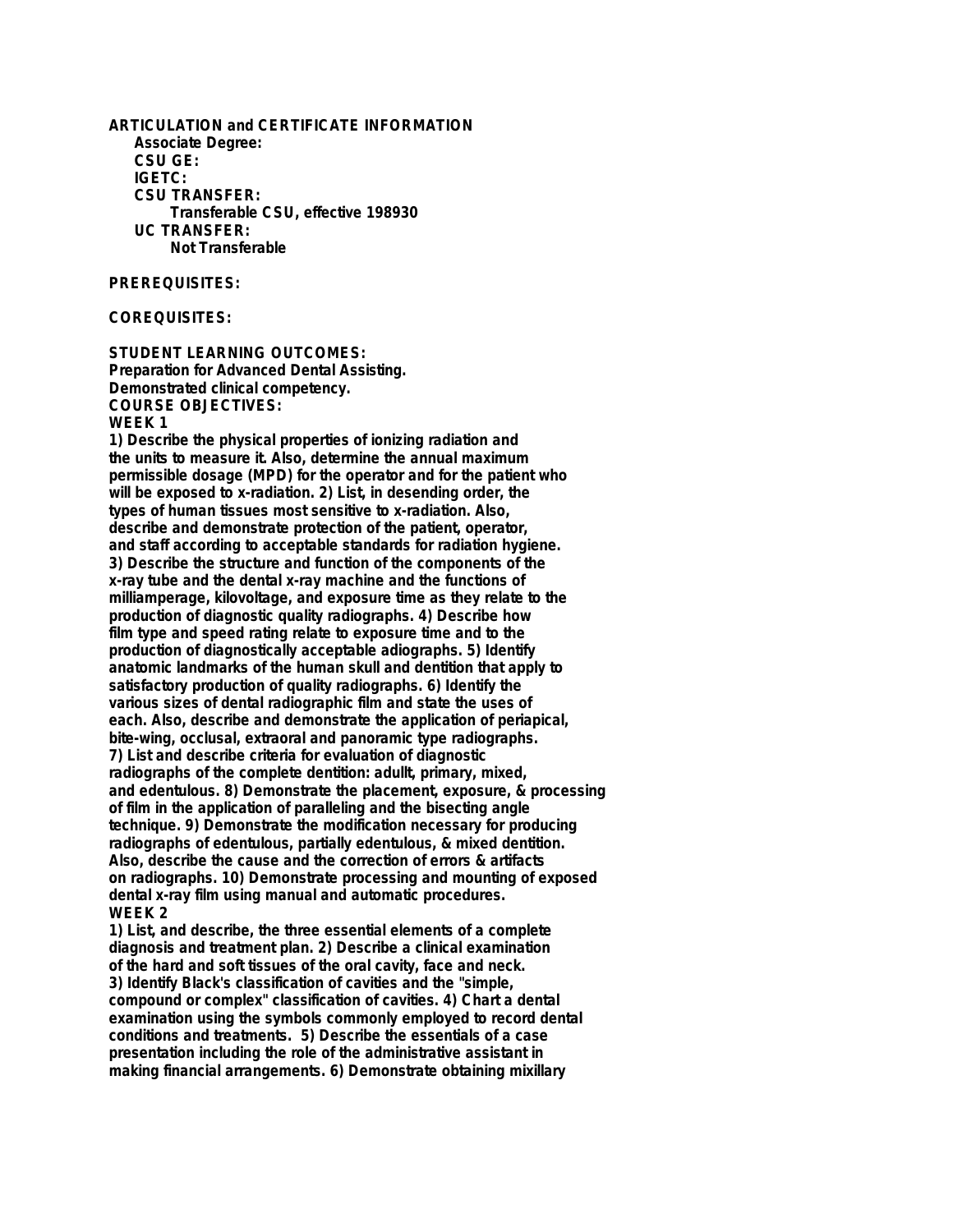**& mandibular alginate impressions for study casts. 7) Demonstrate obtaining a wax bite registration. 8) Demonstrate pouring, separating and trimming maxillary and mandibular casts for a case presentation. WEEK 3**

**1) Describe the limitations & uses of coronal polishing techniques (as opposed to a prophylaxis). 2) Identify & describe the functions of the instruments and materials used in coronal polishing. 3) Describe the care of dental appliances (prostheses). 4) Demonstrate coronal polishing on a manikin or patient. 5) Demonstrate the care and lubrication of the right-angle handpiece. WEEK 4**

# **1) State the indications for use of a rubber dam. 2) Describe the specialized types of rubber dam & rubber dam clamps. 3) Describe**

**the specialized types of rubber dam placement around a fixed bridge. 4) Demonstrate punching rubber dam for placement on single or multiple upper or lower anterior or posterior teeth. 5) Demonstrate proper placement, inversion, and removal of rubber dam on a manikin or patient.**

## **WEEK 5**

**1) Describe the principles of cavity preparation using the appropriate terminology. 2) Describe the use of composite and direct-filling resins for tooth restorations. 3) Identify the components of a Tofflemire matrix retainer and band. Demonstrate preparation, placement, and removal of the retainer & band. 4) Demonstrate the process of dispensing and triturating amalgam for restorations. 5) Describe placing, condensing, carving & polishing amalgam restorations.**

## **WEEK 6**

**1) Describe a complete dental examination and oral disease control program for a child patient. 2) Describe the use of premedication and pain control in pedodontics. 3) Describe the following: use of preventive resin restorations; the classification and treatment of fractured teeth; placement of a stainless steel crown and the specialized oral surgery needs of children. 4) Describe the construction and use of custom mouth guards, bite planes, and space maintainers. 5) Demonstrate the application of topical fluoride using a commercial flouride gel and trays. 6) Demonstrate the application of pit & fissure sealants. 7) Demonstrate fabrication, placement, and stabilization of a "T" matrix. WEEK 7**

**1) Describe the categories of, and need for, orthodontic treatment. Also identify Angle's classification of occlusion and malocclusion. 2) Describe the facial habits that may adversly affect orthodonic treatment and explain the importance of patient cooperation in successful treatment. 3) Describe the principles of tooth movement and identify the type of appliances used to achieve this movement. 4) Identify the special instruments used in orthodontic treatment. 5) Describe the role of cephalometrics in orthodontics and identify the landmarks of the skull that are important in cephalometrics. 6) Describe the selection, cementation and removal of orthodontic bands. Also, describe the procedure used in the direct bonding of brackets. 7) Demonstrate the procedure for placement and removal of orthodontic study casts. 8) Demonstrate pouring, separating, trimming, and finishing orthodontic study casts. 9) Describe, or demonstrate, the construction of a Hawley**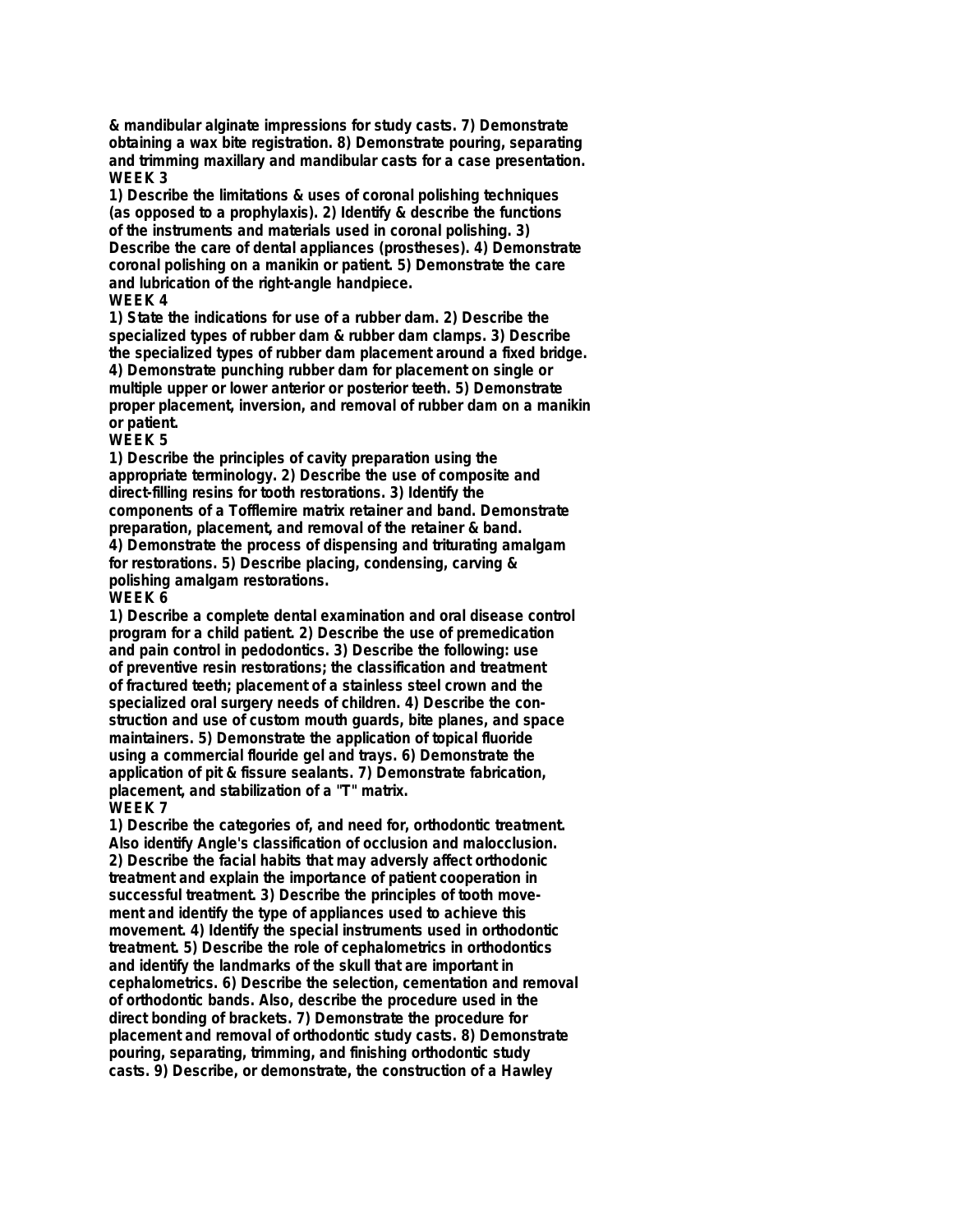**retainer. 10) Describe, or demonstrate, the use of the ultrasonic scaler in the removal of excess cement. 11) Describe, or demonstrate, placement and removal of arch wires and ligature ties. 12) Describe, or demonstrate, giving the patient instruction on home care and wearing headgear or a positioner. WEEK 8**

### **1) Describe the indications, and contraindications, for endodontic treatment. 2) Identify endodontic instruments and describe their use and care. 3) Describe the specialized diagnostic tests used in an endodontic examination. 4) Describe the steps in endodontic treatment and differentiate between chemical and mechanical debridement of the root canal. 5) Describe the technique for obtaining an endodontic culture. 6) Demonstrate measuring and placing stops on endodontic instruments. 7) Demonstrate pulp vitality testing. 8) Demonstrate irrigating the root canal. WEEK 9**

**1) List the indications and contraindications for fixed prosthodontics and describe the role of the dental laboratory technician in fixed prosthodontics. 2) Describe the types of crowns and crown preparations including: full, veneer, dowel, seven-eights, and three-quarter crowns. 3) Relate the steps in the construction of a dowel post and crown and in a core build-up. 4) Describe the components of a bridge and the functions of each. 5) Describe three methods used for gingival retraction. Demonstrate gingival retraction using the chemical method. 6) Describe the methods of obtaining a bite registration. 7) Describe the laboratory steps involved in the construction of a fixed bridge and a veneer crown. 8) Demonstrate the construction of a custom acrylic tray. 9) Demonstrate preparing impression materials including: polysulfide (rubber base), silicone, and hydrocolloid. 10) Demeonstrate the preparation of temporary coverage.**

#### **WEEK 10**

**1) Differentiate between fixed and removable prosthodontics and describe the role of the assistant and the laboratory technician in removable prosthodontics. 2) Describe the indications and contraindications for removable prosthodontics including intraoral and extraoral factors affecting the patient. 3) List the components of complete and partial dentures. 4) Describe the appointments and steps necessary for completion of a complete or partial denture. 5) Describe the construction of an overdenture and the fferent types of implants. 6) Demonstrate construction of a custom tray for a secondary impression.**

#### **WEEK 11**

**1) State the indications and contraindications for a periodontal treatment and describe the role of the hygienist and assistant in periodontics. 2) Identify the istruments used in periodontics and describe the care of these instruments. 3) Describe the steps and procedures involved in a periodontal examination and demonstrate recording the patient's periodontal conditions as dictated by the periodontist. 4) Describe the specialized periodontal procedures including prophylaxis, scaling, and curettage, root planing, gingivectomy, gingivoplasty, and osteoplasty. 5) Demonstrate mixing eugenol-type and non-eugenol-type periodontal surgical dressings. WEEK 12**

**1) Describe the indications and contraindications for oral surgery.**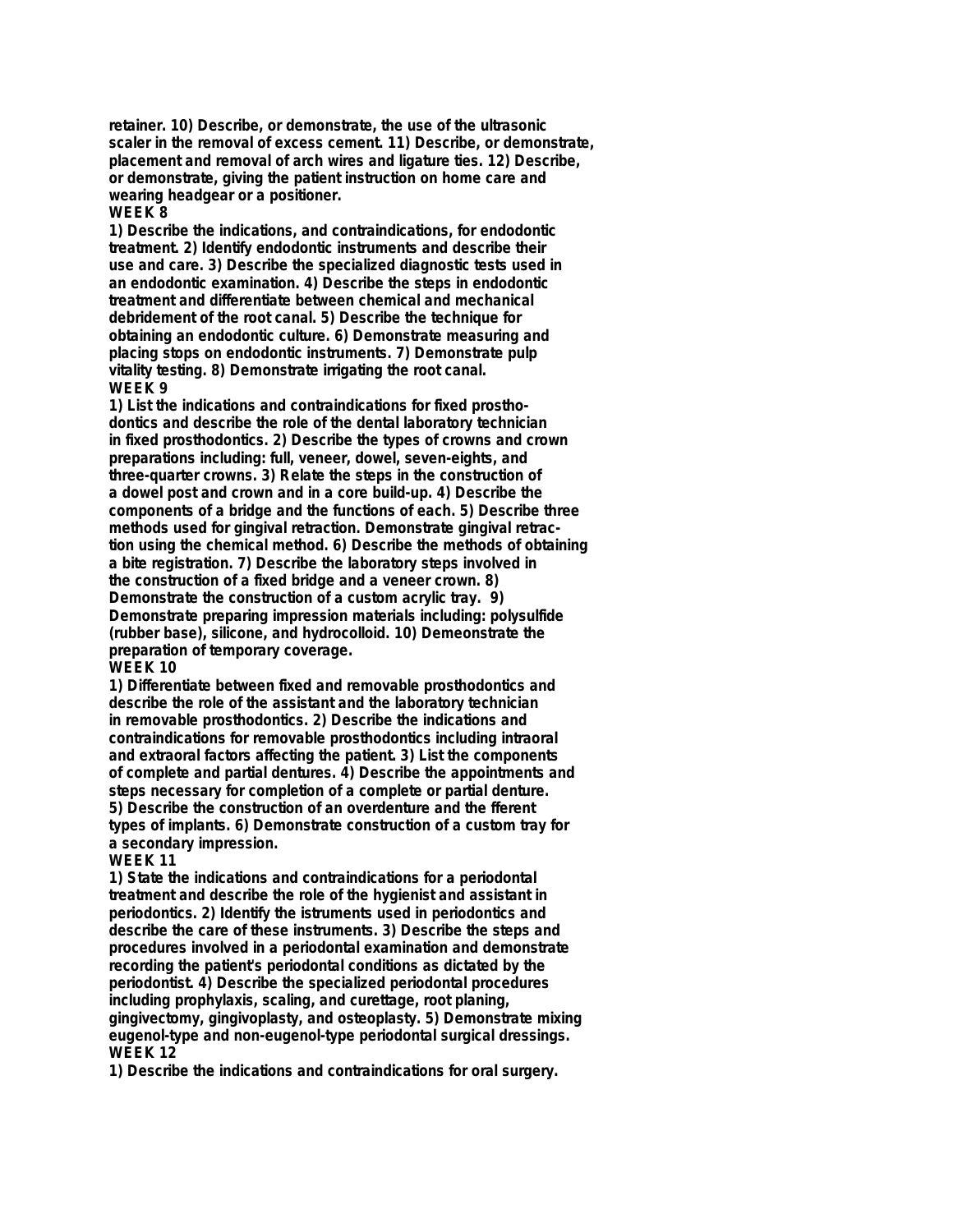**2) Name & state the uses of the specialized oral surgery instruments. 3) Describe the chain of asepsis & the assistant's role in oral surgery. 4) Describe oral surgery procedures including forceps extracctions, alveolectomy, and biopsy. 5) Demonstrate preparing sutures in the suture needle & removing sutures from the surgical site. 6) Discuss the assistant's role in hospital dentistry. 7) Demonstrate preparation of a sterile field for oral surgery instruments.**

## **TOPICS AND SCOPE:**

**Inactive Date: 05/11/2009**

**Inactive Term: Fall 2009**

- **1 4 Lec Dental Radiograpahy**
- **2 4 Lec Complete Diagnosis and Treatment Planning**
- **3 4 Lec Coronal Polishing Technique**
- **4 4 Lec Rubber Dam Application**
- **5 4 Lec Operative Dentistry**
- **6 4 Lec Pedodontics**
- **7 4 Lec Orthodonitics**
- **8 4 Lec Endodontics**
- **9 4 Lec Fixed Prosthodontics**
- **10 4 Lec Removable Prosthodontics**
- **11 4 Lec Periodontics**
- **12 4 Lec Oral Surgery**
- **13 4 Lec The Administrative Assistant**
- **14 4 Lec Accounts Receivable**
- **15 4 Lec Dental Insurance**
- **16 4 Lec Expenses and Disbursements**
- **17 4 Lec Employment**
- **18 FINAL EXAM**

**NOTE: The students will also have 6 clinical/ laboratory hours per week in addition to the lecture/theory hours listed above. ASSIGNMENTS:**

**Each week the student will read the appropriate chapters in the text and complete assigned exercises.**

**METHODS OF INSTRUCTION:**

**Lecture, discussion, demonstration/return demonstration, supervised clinical practice, quizzes/exams, clinical performance exam.**

**REPRESENTATIVE TEXTBOOKS:**

**Torres & Ehrlich, ^uModern Dental Assisting^s, W.B. Saunders Co., current edition Reading Level: determined to be 13.4\* grade by K. Bedell (\*grade level artifically elevated due to technical terms) Other Materials Required to be Purchased by the Student:**

**SUPPLEMENTAL DATA: Basic Skills: N Classification: I Noncredit Category: Y Cooperative Education: Program Status: 1 Program Applicable**